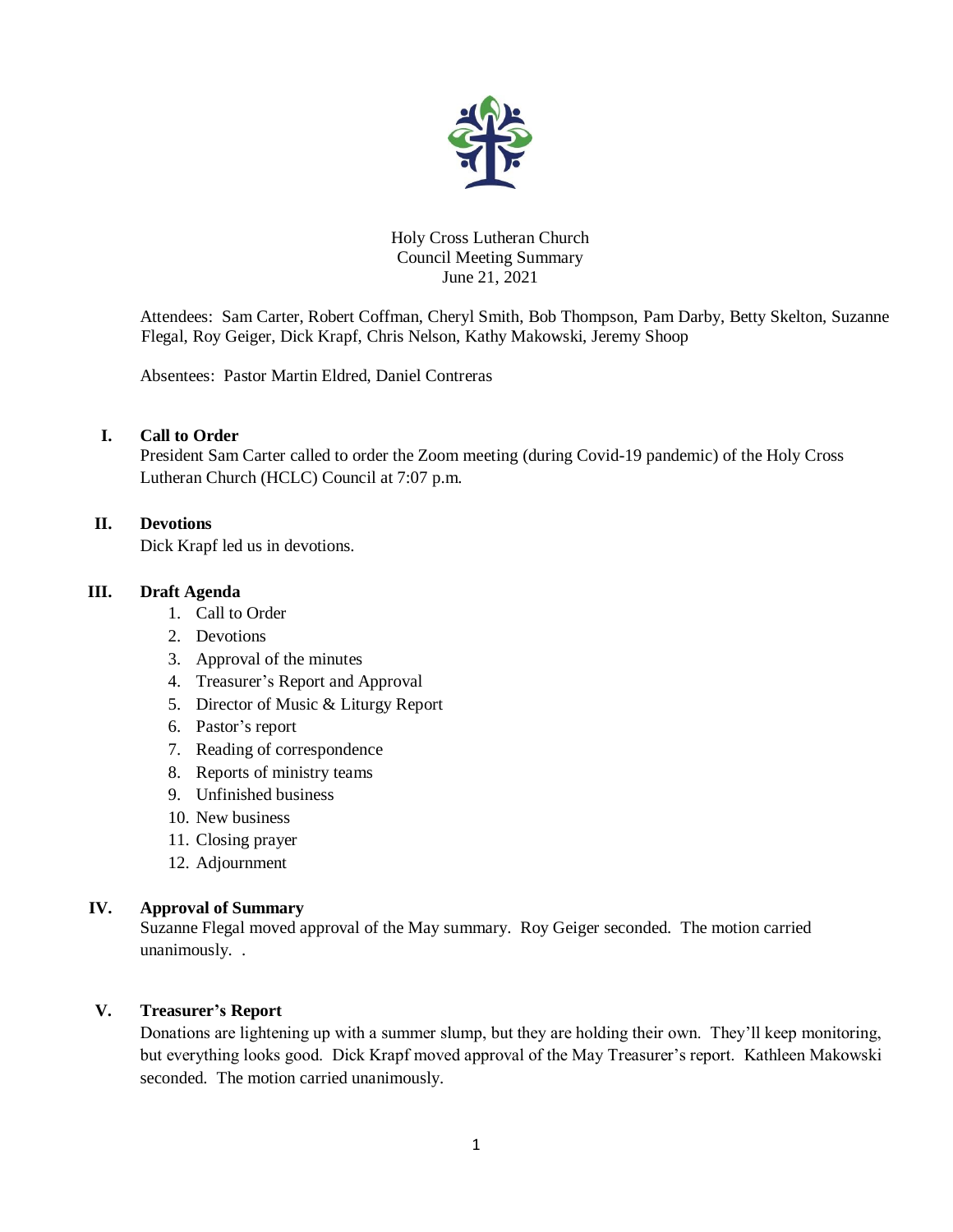#### **VI. Director of Music and Liturgy Report**

Jeremy Shoop sent his written report before the meeting. He has nothing additional. We received a thank you card from the Herndon Fortnightly group for use of meeting space.

#### **VII. Pastor's Report**

No report. Pastor is on vacation.

## **VIII. Reports of Ministry Teams**

Evangelism – Roy Geiger has no report. Roy asked if the rooms are ready to go now that we are having more and more groups starting to use the building. He suggested that people start to sign and date the items left in the refrigerator. He also suggested that a sign be posted reminding people to take out the trash. Last week, the cleaners went back to two days a week. In reference to the rodent problem, Roy said there is not much we can do about it as the contract states that we must close up all the holes. The pest control people come twice a year. Bob Thompson suggested setting up standard traps and Sam agreed that was a good idea.

Stewardship – Chris is planning a July/August summer stewardship activity for families. He will put something in the newsletter.

Fellowship – Pam Darby said that Jeremy emailed information regarding the Fourth of July ice cream social/concert and fireworks. ExComm thinks it would be nice to do a cookout on the 4<sup>th</sup> after church service. What is the sense of the group? Jeremy said we will be outside on the lawn and he will play the piano for 45 minutes. We will serve ice cream as we had done before. Sam Carter said we could do either or both. Pam thought holding it in the evening would be better. Chris Nelson said that we shouldn't worry about planning around children attending the event. It was decided to go with the evening event. Jeremy said he will push info out on eBlasts and Facebook. Start time will be 7:30 p.m., music by Jeremy from 8 to 8:45 pm. and fireworks at 9:45 p.m. We will ask the van people to move their vans.

Outreach – Suzanne Flegal circulated a report prior to the meeting. Girl Scout camp will be on the premises the week of July  $5<sup>th</sup>$ . It will be mentioned in the weekly updates.

Personnel – Dick Krapf said that we are looking for a nursery attendant replacement for Erica. The individual needs to be fully vaccinated. A new candidate has been identified and Dick has put together a draft letter for the Pastor to send out. The constitution states that when a decision to do something has been made, we need to defer to when the Pastor can be involved. Jeremy stated that the Pastor needs to sign off on the council agenda. Suzanne is concerned about what we do regarding personnel issues. Pastor Martin is the chief personnel officer.

Pam Darby asked if we have a clue as to when we might want to do the morning coffees. Do we want to consider starting it now or do we want to wait until we go back to two services? We will follow the CDC guidelines which might trigger when we start. The Department of Health will be lifting restrictions at the end of the month. Jeremy recommends setting up outside if we are wearing masks inside. Jeremy said if people have been vaccinated, they should be ok with not wearing a mask. Sam said we don't need to make the decision right now, but it is coming up.

## **Unfinished Business**